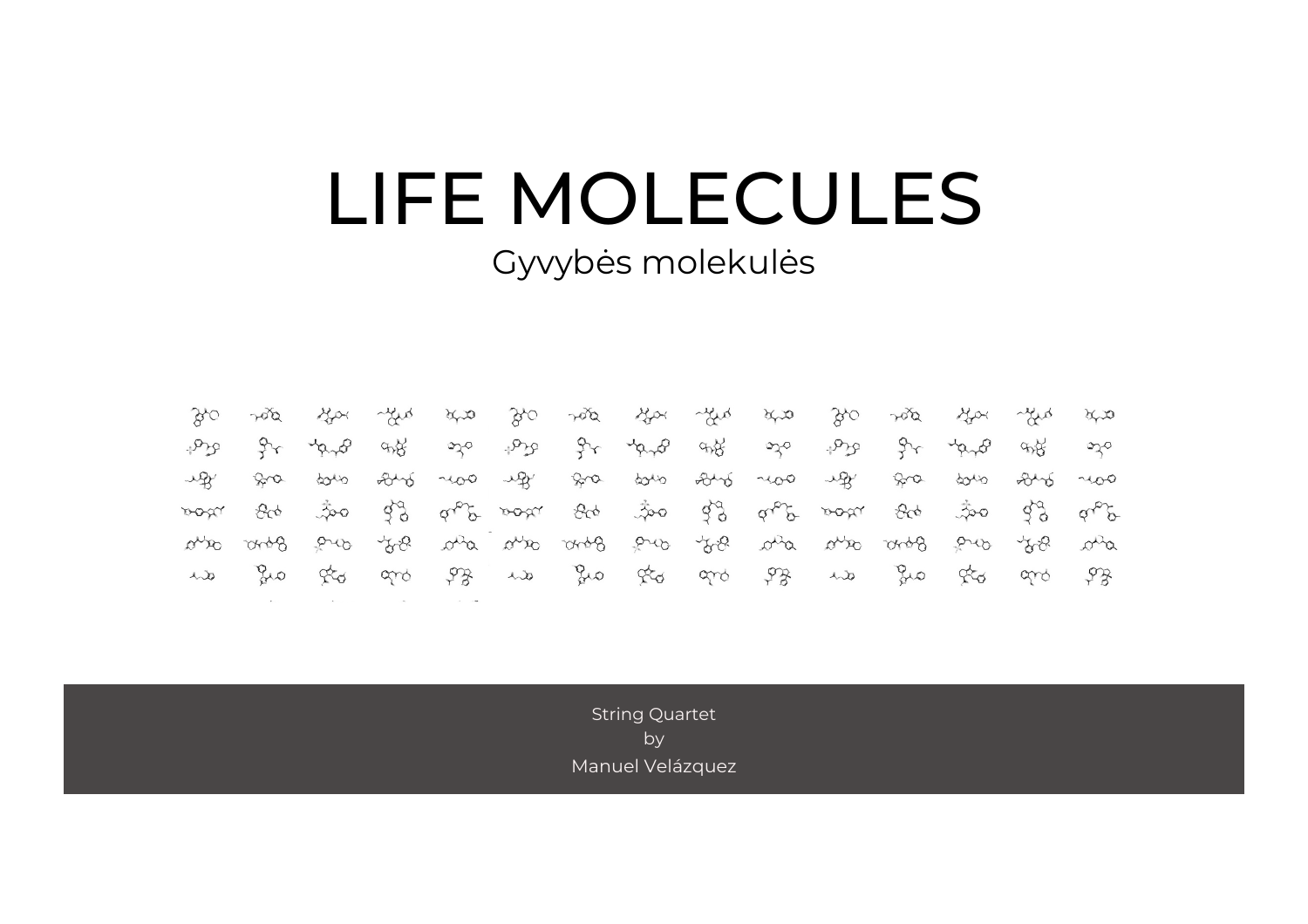

Gyvybės molekulės

## String Quartet

Duration: 7 - 8 mins.

#### NOTATION

Notation of harmonics doesn't include the resultant notes.

Natural harmonics are notated by string number and node. This harmonic nodes are notated in the lower half of the fingerboard, but could be played in the higher half (with same resultant notes) if preferred by the performers.

S.T. Sull Tasto S.P. Sull Ponticello

- $\rightarrow$  Gradually changing from one technique to another
- $\equiv$  crescendo del niente  $\equiv$  diminuendo al niente
	- *Hauptstimme* (primary voice)
	- *Nebenstimme* (secondary voice)

#### Manuel Velázquez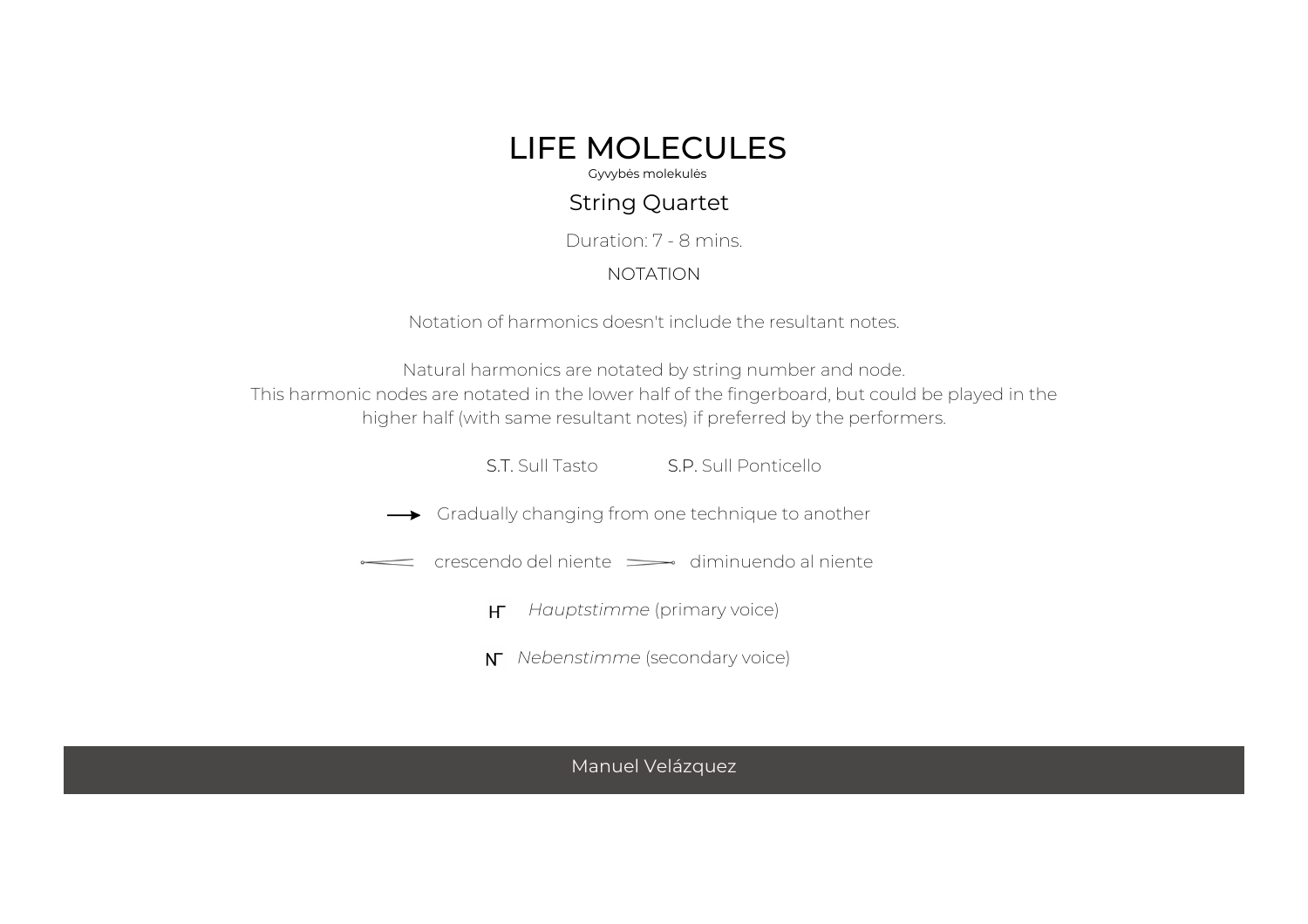### ATOMS WITH CONSCIOUSNESS, MATTER WITH CURIOSITY

#### by Richard Feynman

There are the rushing waves mountains of molecules each stupidly minding its own business trillions apart yet forming white surf in unison .

Ages on ages before any eyes could see year after year thunderously pounding the shore as now . For whom, for what? , On a dead planet with no life to entertain .

> Never at rest tortured by energy wasted prodigiously by the Sun poured into space . A mite makes the sea roar .

Deep in the sea all molecules repeat the patterns of one another till complex new ones are formed . They make others like themselves and a new dance starts . Growing in size and complexity living things masses of atoms DNA, protein , dancing a pattern ever more intricate .

> Out of the cradle onto dry land here it is standing : atoms with consciousness ; matter with curiosity .

Stands at the sea , wonders at wondering: I : a universe of atoms an atom in the Universe .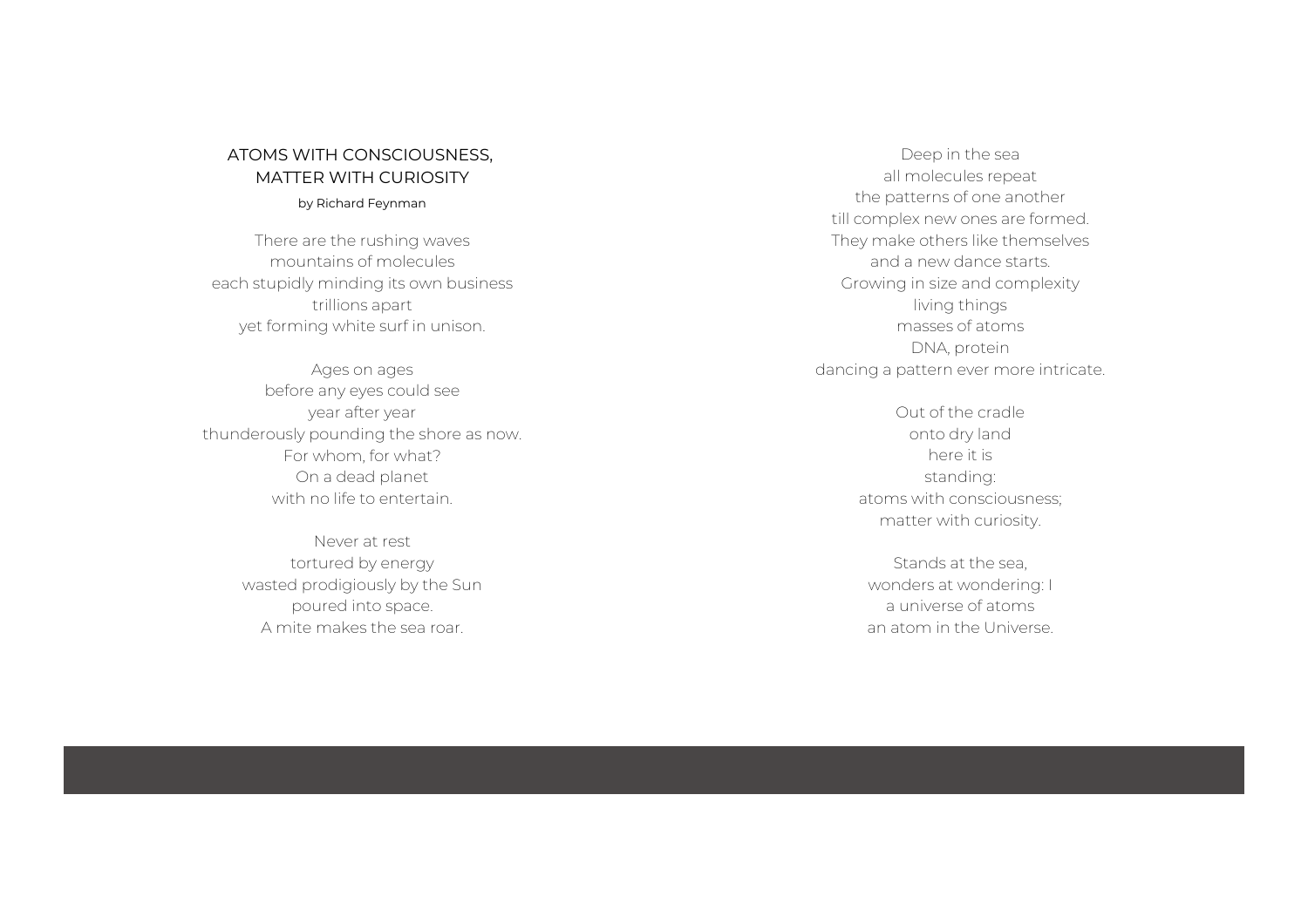

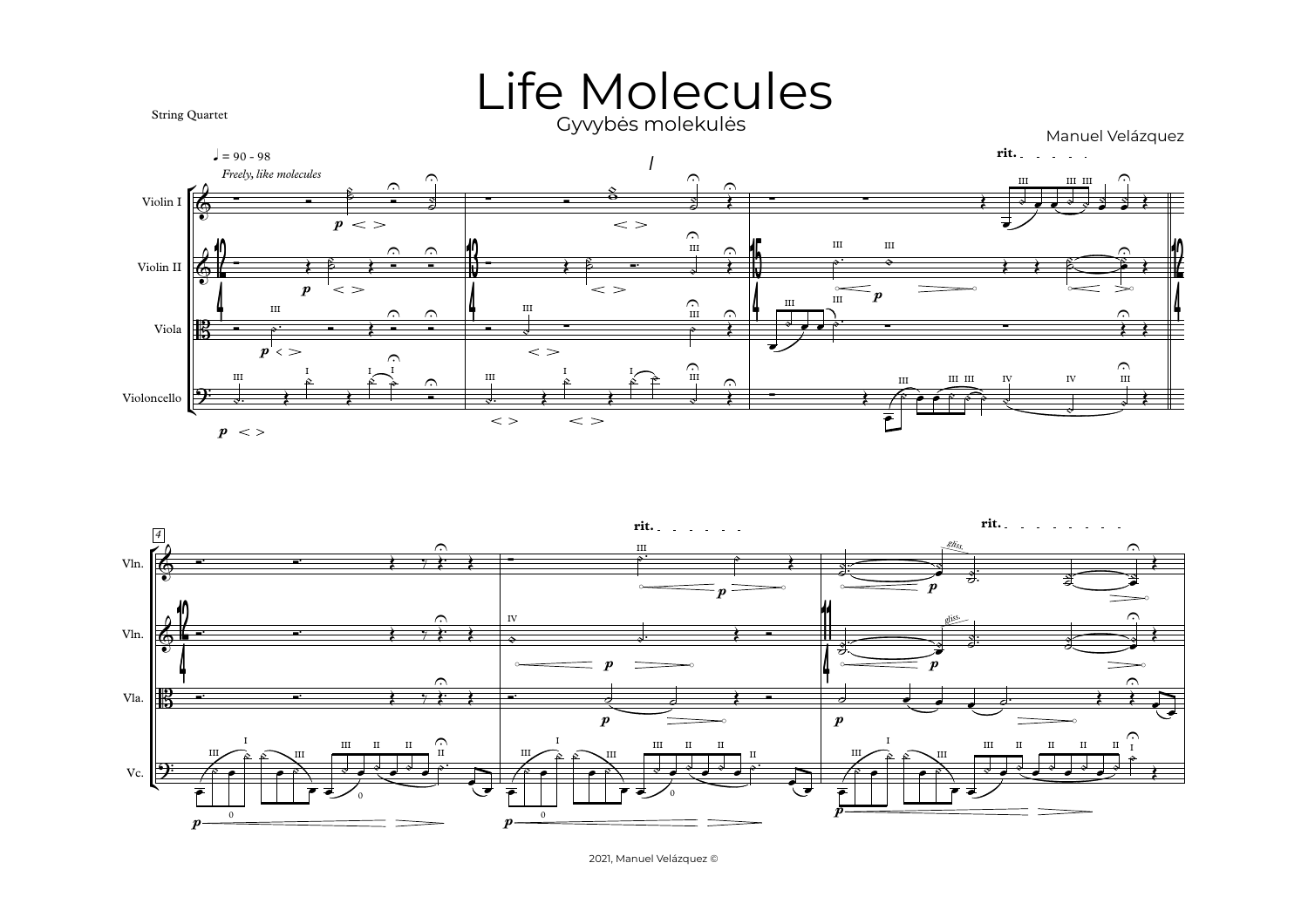

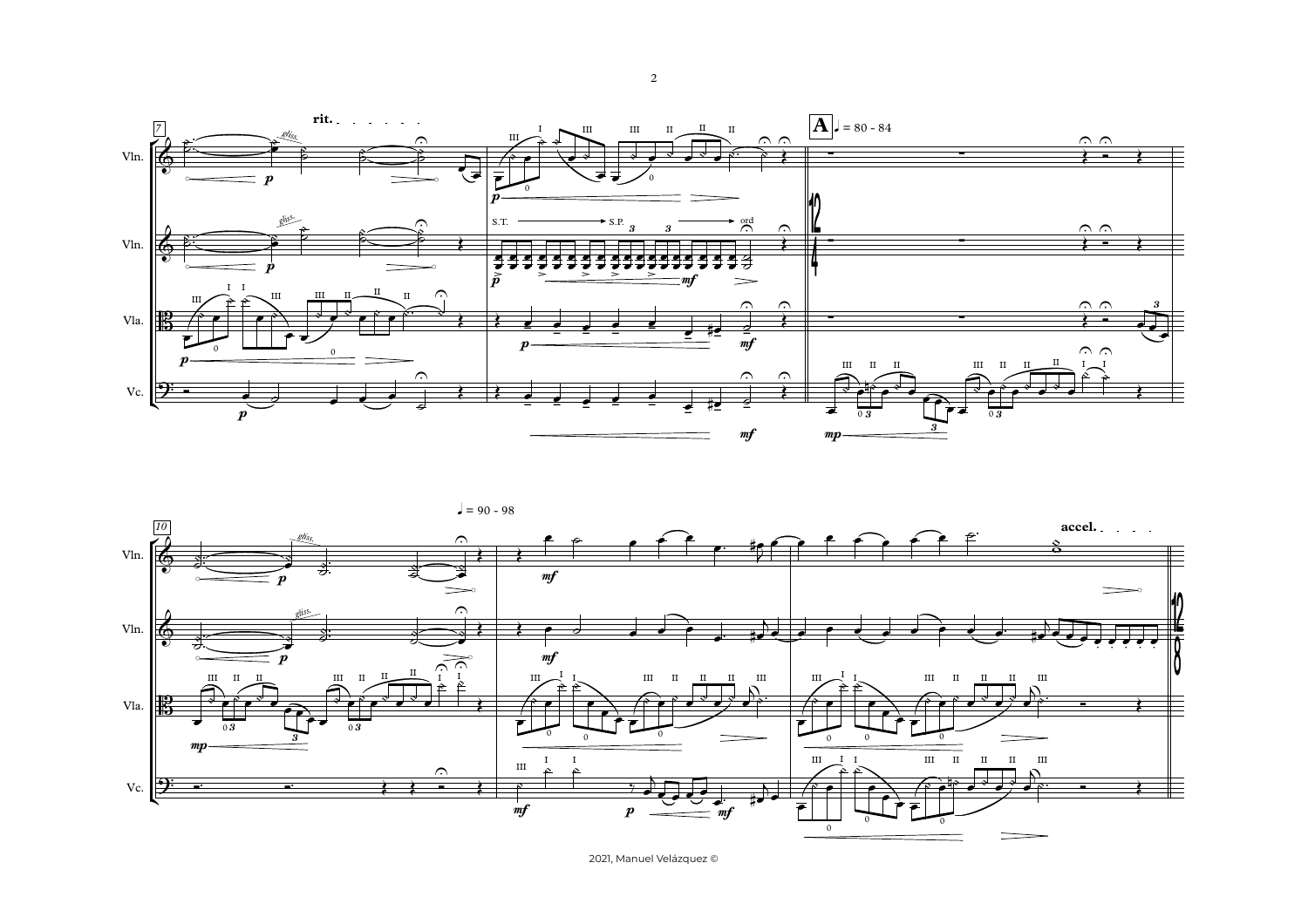

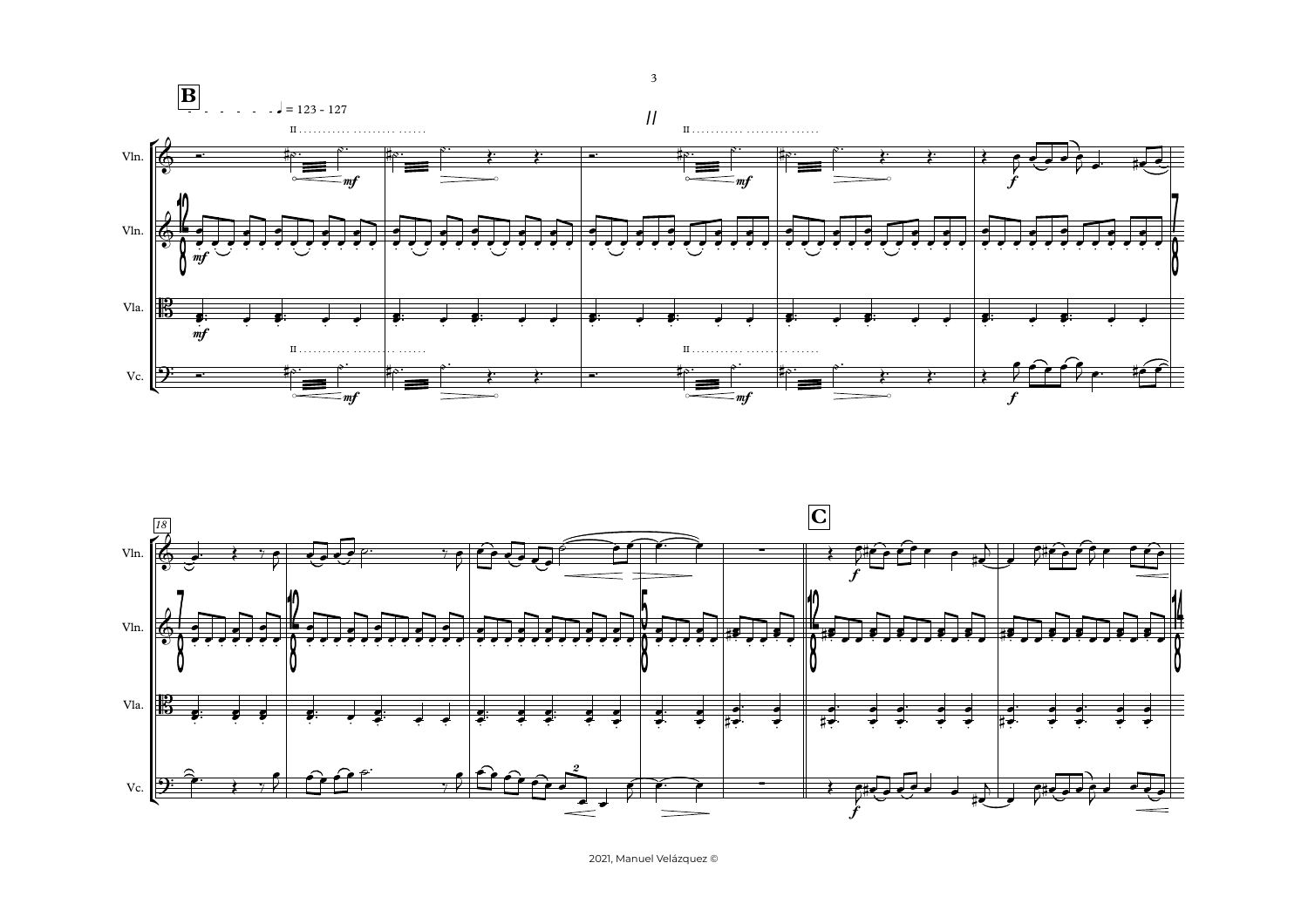



 $\overline{4}$ 

2021, Manuel Velázquez ©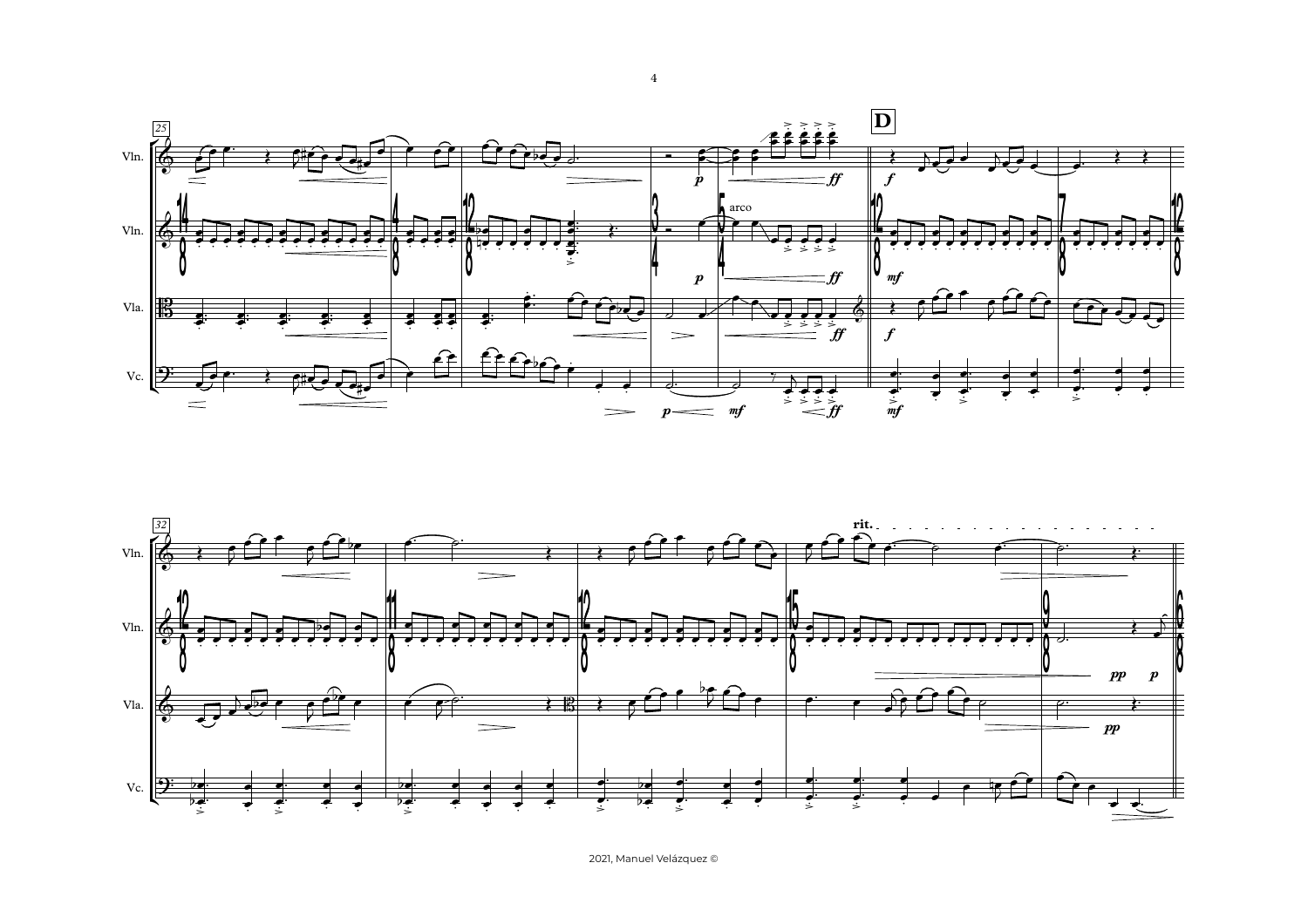



 $\overline{5}$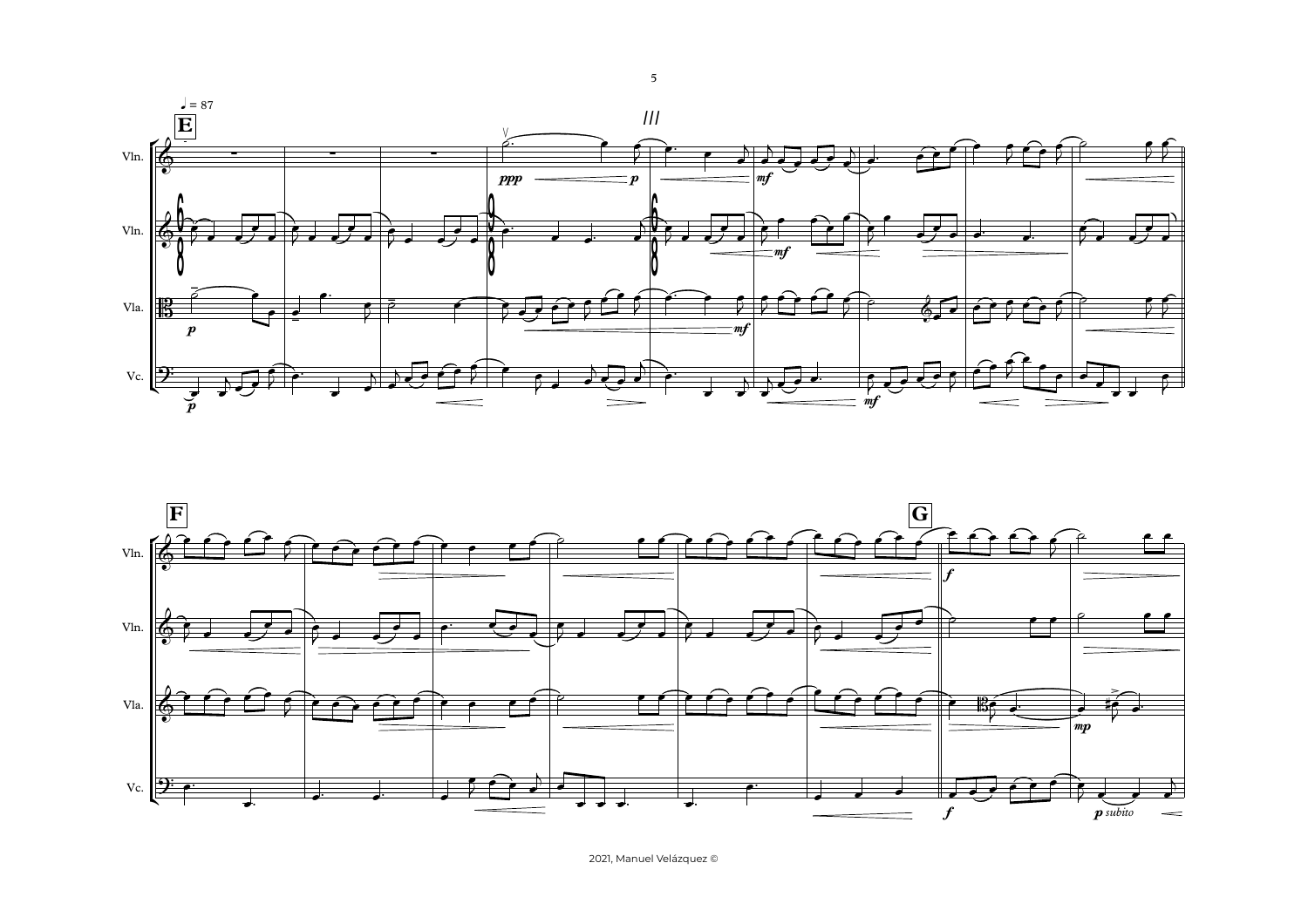



 $6\phantom{.}6$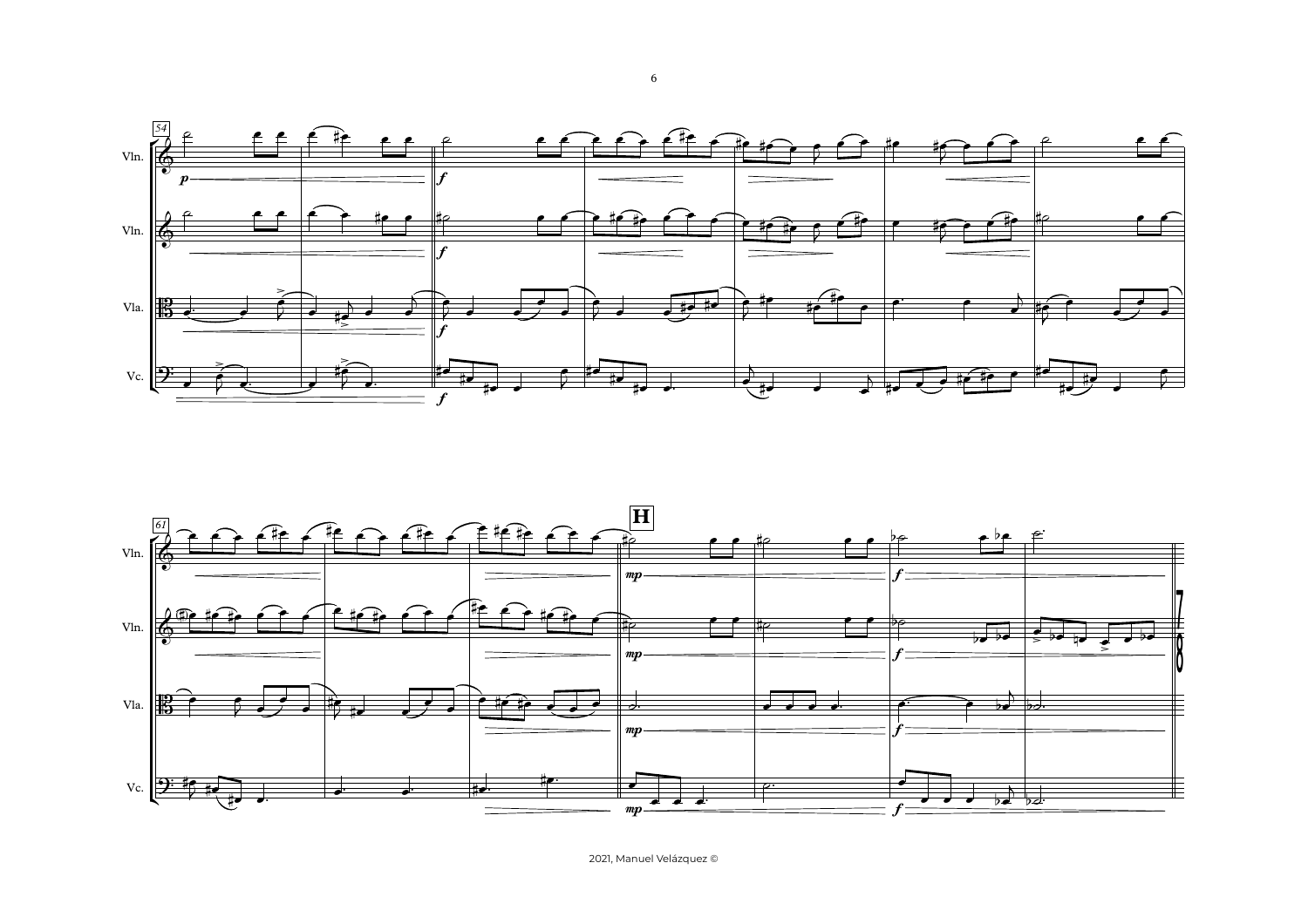

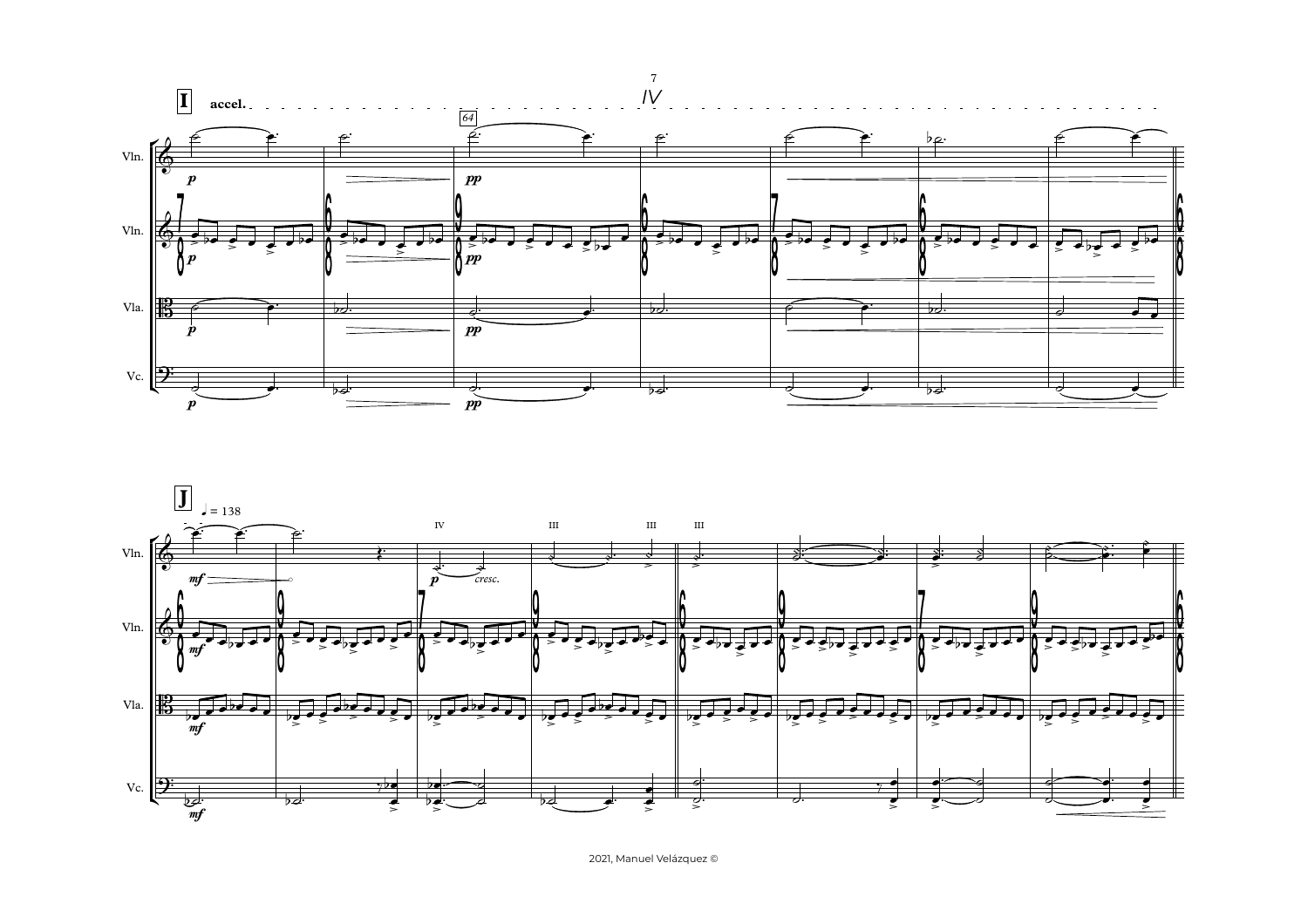



 $8\phantom{.0}$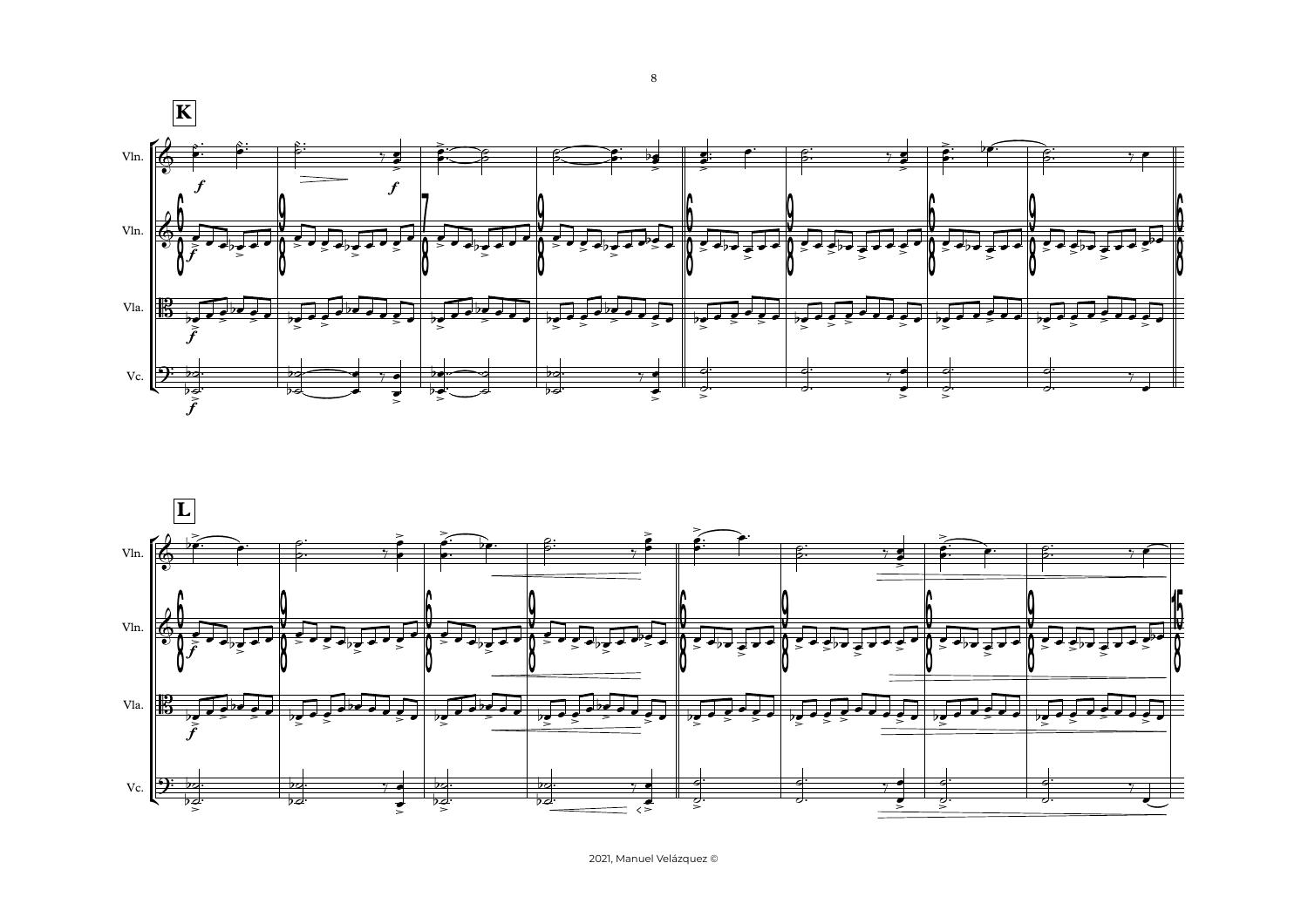



 $\overline{9}$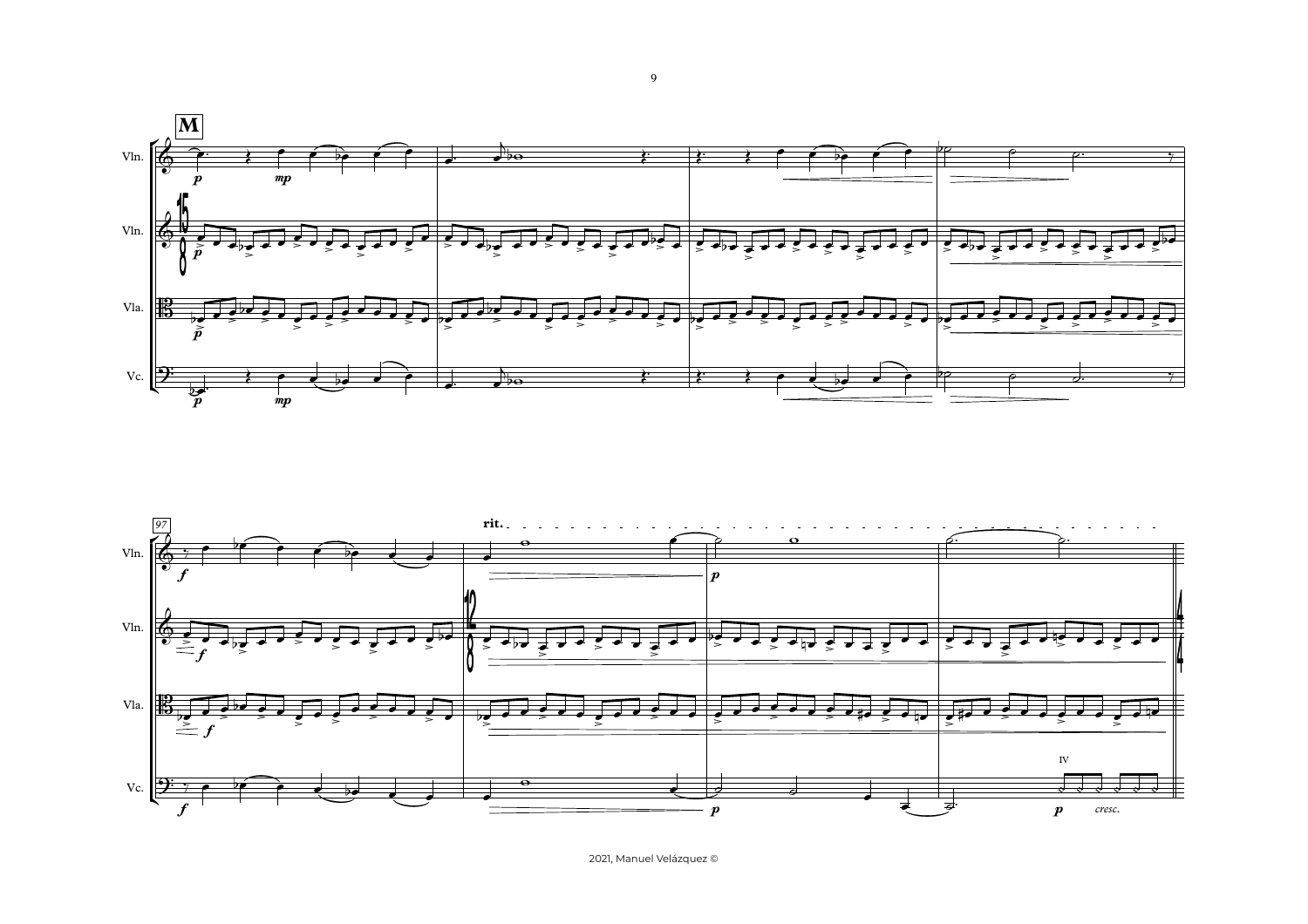

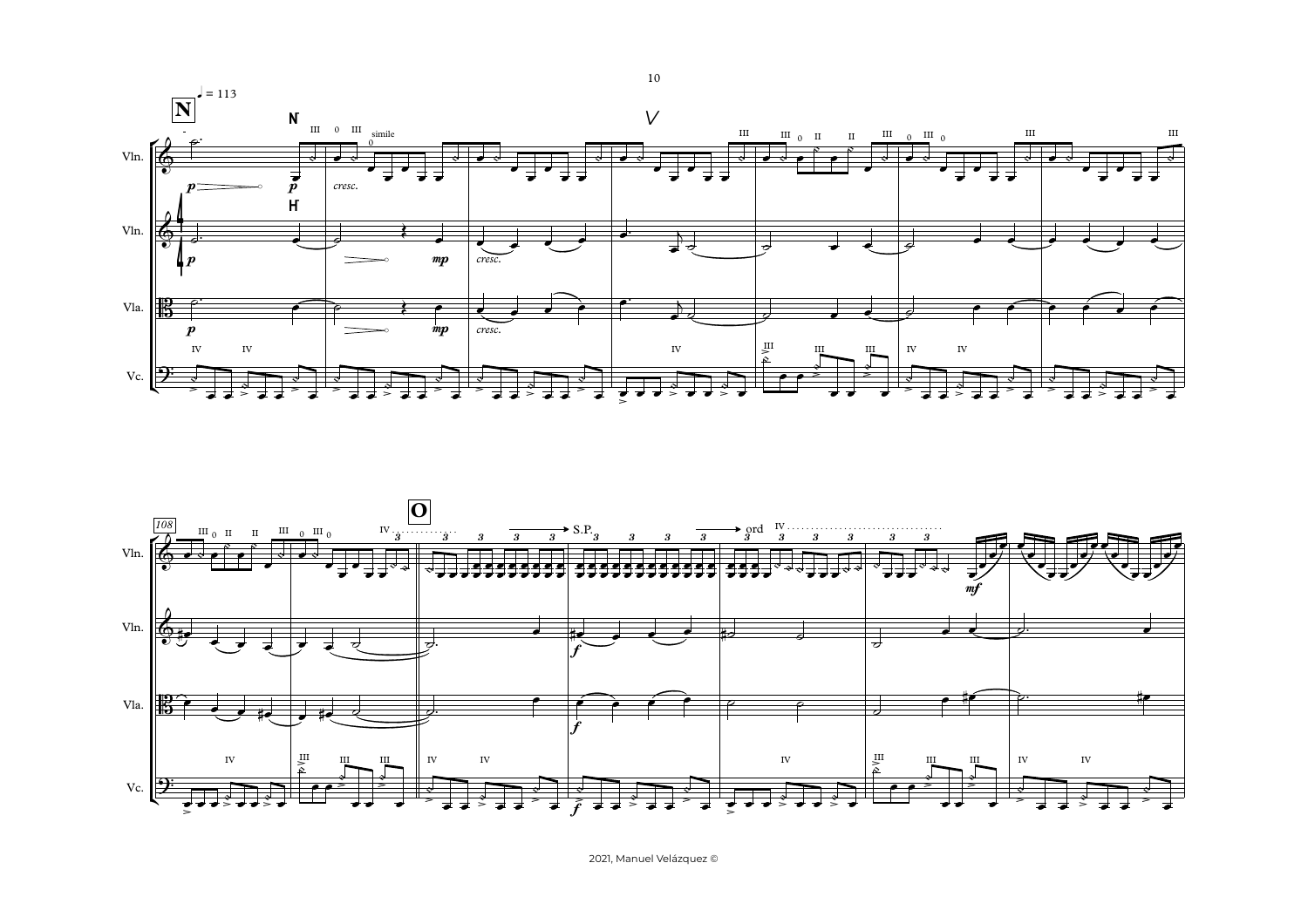

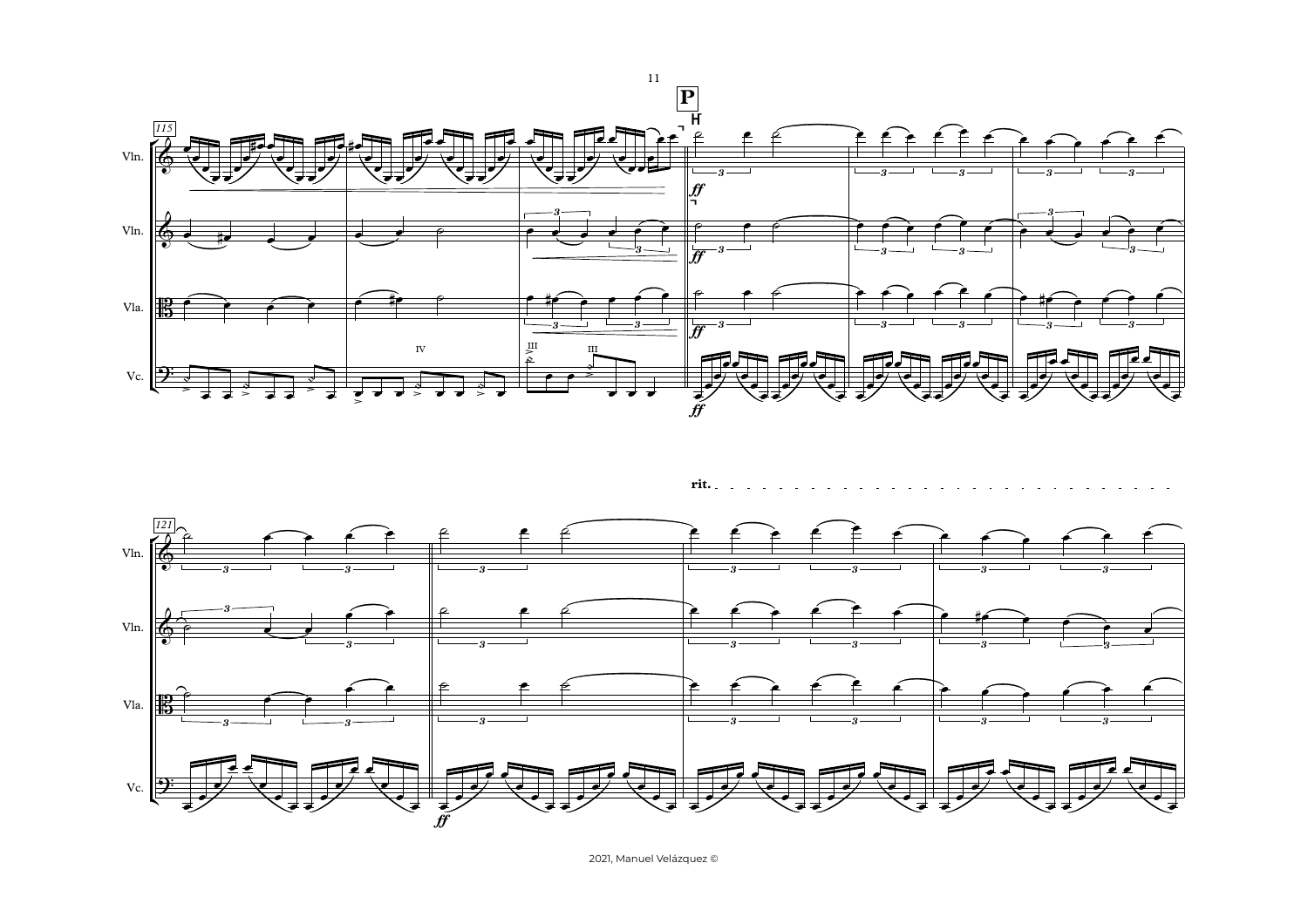



 $12\,$